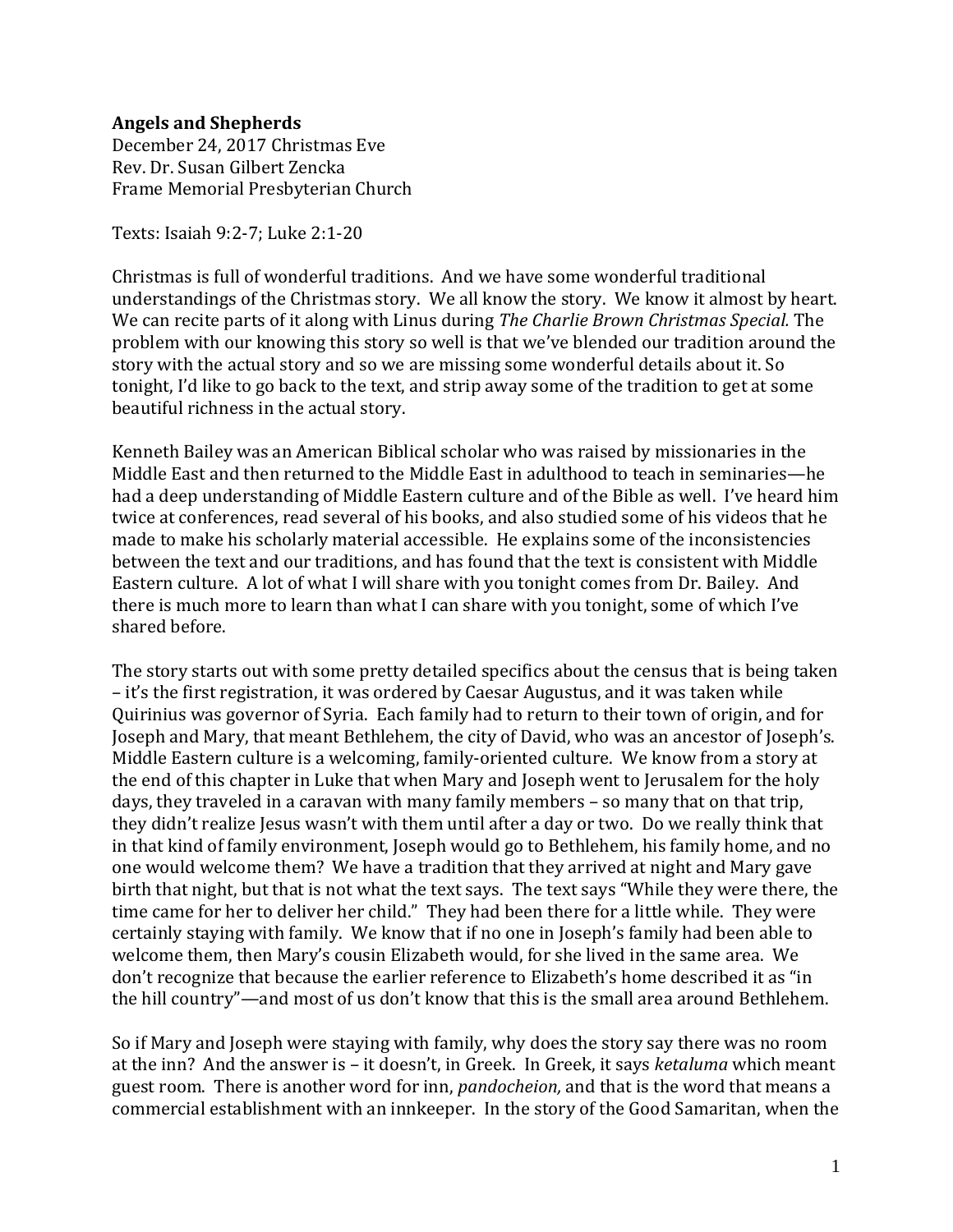Samaritan took the injured man to the inn, it was a *pandocheion.* The classic Middle Eastern home had a large single room, where the family lived – they cooked and ate their meals there, and they slept there. They also had an upper room that was a guest room, called a *ketaluma.* The main room was slightly raised, and at one end, on the ground level, was a room where the family cow and donkey would be brought in at night. On the main level, right by that area, there were feeding troughs, or mangers, dug into the floor, so the animals could stand on the ground level, and eat from a manger on the main level.

Apparently during this time when so many relatives had returned to Bethlehem for the registration, the guest room was taken, so the host family welcomed Joseph and Mary into the family living space. And the manger must have seemed to be the perfect safe spot to lay the newborn baby. The first time my husband Carl and I traveled with our firstborn, Jason, who was 3 months old, we didn't have a portacrib, so we took one of the dresser drawers out in the motel, put towels and baby blankets in the drawer, placed it on the floor, and had him sleep there. When you are traveling, you make do. Mary and Joseph "wrapped the baby in bands of cloth, and laid him in a manger, for there was no room in the guest room." Dr. Bailey says that people in Palestine still wrap the babies, and there are records in the Old Testament of people wrapping the babies in the same way hundreds of years before Jesus was born. This is how the ordinary people cared for their babies in that region.

"And there were in that same country shepherds living in the field and watching their flocks by night. And an angel of the Lord came upon them, and the glory of the Lord shone all around them. And they were terrified."

This is not the angel of pop culture. These are not the angels in the outfield who bring victory to a baseball game; this is not the comfortable and encouraging Della Reese in "Touched by an Angel" and it certainly isn't the rumpled and earnest angel Clarence trying to earn his wings in "It's a Wonderful Life." Our culture has a fascination with angels – and they are usually shown as gentle but firm, accessible and encouraging version of regular people. In that, they are nothing like angels in the Bible. "Don't be afraid," says the angel who visited Mary to tell her that she would bear the Son of God. She wouldn't need that greeting if it were Clarence or Della Reese who had come to visit. "Fear not," the angels say to the shepherds tonight. Clarence never had to say that to George Bailey (no relation to Dr. Bailey, our Biblical scholar).

"Do not be afraid," said the angel, "for see—I am bringing you good news of great joy for all the people: to you is born this day in the city of David a Savior, who is the Messiah, the Lord. This will be a sign for you: you will find a child wrapped in bands of cloth and lying in a manger."

This was indeed a sign to the shepherds, that they would be welcome at the bedside of the baby Messiah—for he had been born in a home, just as their babies were, and was in an ordinary family home, with mangers at one end of the living space.

And in the closing verses, now that we know what to look for, we see two more clues that confirm Dr. Bailey's explanation of this passage.